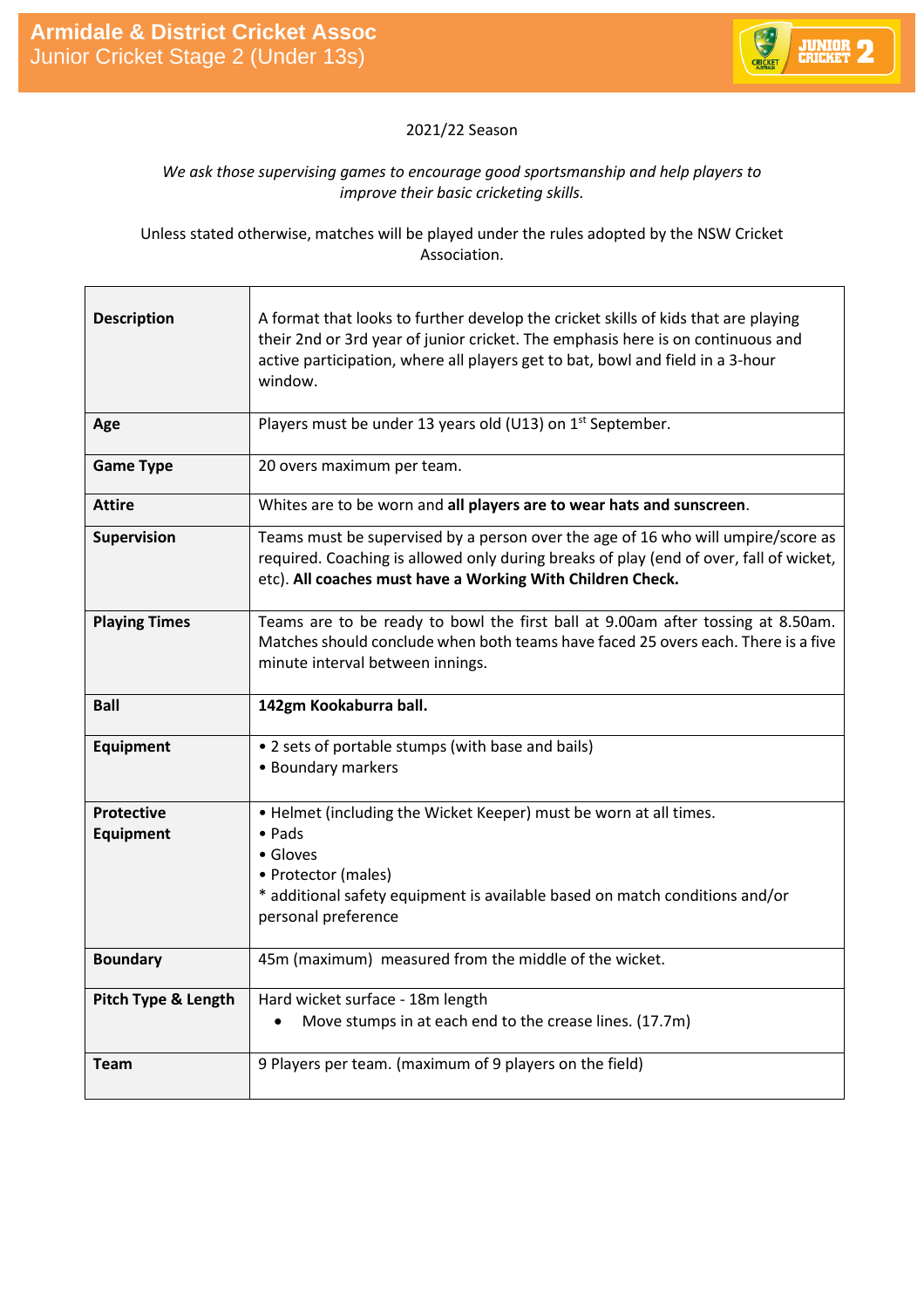

| <b>Batting</b>             | • All batters retire at 20 balls. (If not already dismissed)<br>• Any retired batters can return when all others have batted, in the order they<br>retired.<br>. All balls (regardless of whether wides/no balls) will be included in the batter's<br>ball count.                                                                                                                                                                                                                                                                                                                                                                                            |
|----------------------------|--------------------------------------------------------------------------------------------------------------------------------------------------------------------------------------------------------------------------------------------------------------------------------------------------------------------------------------------------------------------------------------------------------------------------------------------------------------------------------------------------------------------------------------------------------------------------------------------------------------------------------------------------------------|
|                            | • The innings is deemed as closed after 8 wickets have fallen or the batting team<br>has completed their allotted overs.                                                                                                                                                                                                                                                                                                                                                                                                                                                                                                                                     |
| <b>Bowling</b>             | • 6 balls per over (maximum of 6 balls to be bowled)<br>• All players are to bowl. (each wicketkeeper must bowl at least 1 over)<br>• eg 9 Players - 7 Players x 3 overs, 2 Players x 2 overs<br>• Bowlers bowl from one end and change ends at 12 overs.                                                                                                                                                                                                                                                                                                                                                                                                    |
| <b>Fielding</b>            | • To ensure players experience all fielding positions, rotation of fielders is<br>recommended.<br>. No fielders within 10 metres of the bat (except regulation off side slips, gully and<br>wicket keeper).<br>• If more than 9 players are present at a match, they should rotate onto the field<br>each over.<br>• Each team is required to use two wicket keepers.                                                                                                                                                                                                                                                                                        |
| <b>Dismissals</b>          | All modes of dismissal count.                                                                                                                                                                                                                                                                                                                                                                                                                                                                                                                                                                                                                                |
| <b>Wides</b>               | The umpire shall call WIDE if the ball:<br>1. Pitches on the edge or off the pitch and passes out of reach of the batsman<br>2. Pitches on the pitch and passes out of reach of the batsman<br>If a player makes the decision to move away from his normal guard position<br>and actually hits a ball which is (or could be) called "wide" by the umpire, the<br>"wide" is nullified and the player can then be out stumped, bowled, caught, run<br>out etc.                                                                                                                                                                                                 |
| <b>No Balls</b>            | No-balls that are not hit score ONE RUN to the batsman on strike and NO additional<br>ball is to be bowled. If the batsman scores any runs from a No-Ball, these runs plus<br>1 are credited to the batter eg, if the batsman hits a No-Ball for 4 runs, the batsman<br>receives 5, all against the bowler.<br>The umpire shall call NO-BALL if the ball:<br>1. Pitches and passes over the height of the batsman's shoulder<br>2. Is fast and passes the batsman over waist height on the full<br>3. Is delivered by the bowler in contravention of the front foot rule<br>4. Bounces wide of the pitch and then bounces back within the batsman's<br>reach |
| <b>Byes &amp; Leg Byes</b> | The number of byes run is credited to the batsman on strike.                                                                                                                                                                                                                                                                                                                                                                                                                                                                                                                                                                                                 |